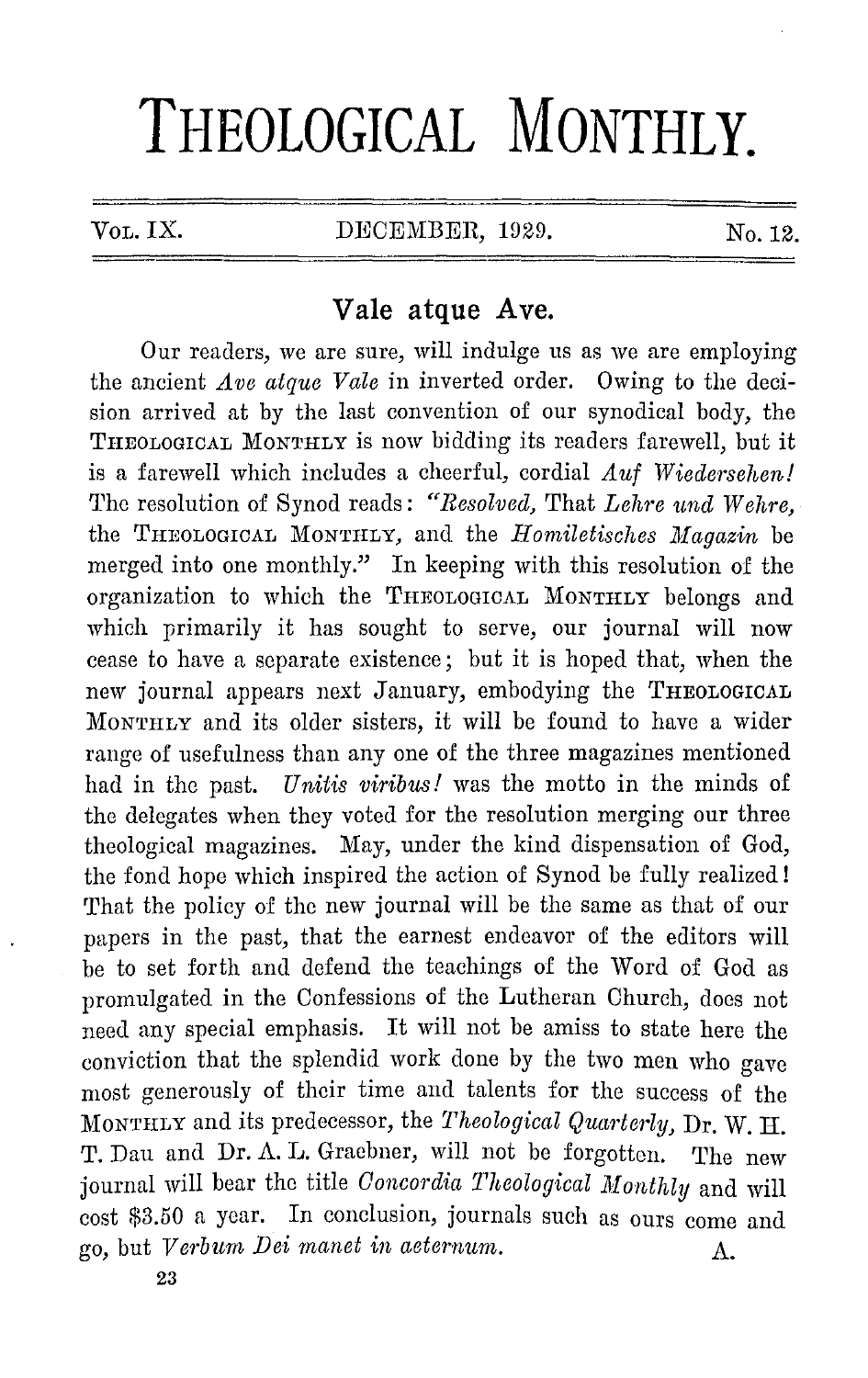# **BOOK REVIEW.**

Light in the Dark Belt. By Rosa Young. 148 pages,  $5\frac{1}{4} \times 7\frac{1}{2}$ . 80 cts. David Livingstone. By W. G. Polack. Vol. VII of Men and Missions. 107 pages. 50 cts. ( Concordia Publishing House, St. Louis, Mo.)

Are you looking for some good new books for Christmas? Here they are. Both of these books will make good Christmas presents for children, young people, or adults. Rosa Young tells her own story and that of our Lutheran mission among the colored in the Black Belt of Alabama. She tells it in a fascinating and inspiring way: the sad conditions found among the people of her race, the wonderful ways of God, her love for Christ and her self-sacrificing love for her people, and her appreciation of the Lutheran Church and its doctrines. - Professor Polack tells the story of David Livingstone, who at the age of ten worked in a cotton-mill from six o'clock in the morning till eight o'clock at night, attended night-school from eight to ten, and from ten to twelve at midnight read and studied, and who at the age of sixteen desired to become a missionary, and, after getting his theological and medical training at the University of Glasgow, sailed for Africa as a missionary and explorer. - Both stories tell us how God at times uses one single person to accomplish great things in His kingdom. No one can read either one of these two stories without being strengthened in his faith and encouraged to larger missionary efforts on behalf of a world lost in sin, but redeemed by Christ. These two books present two truly wonderful stories glorifying the grace of God given us in the Savior born at Bethlehem. The two books ought to have a large sale at this season of the year.  $J.H.C.F.$ of the year.

Summary of United States History and Civil Government. By H.B. Fehner, M.A. 112 pages, 50 cts. (Concordia Publishing House, St. Louis, Mo.)

This is an unpretentious, but very valuable little book. The first part, on the History of the United States, was first written by the author in 11)05, when he was a schoolteacher in Cleveland, O. In 1908 he added the second part, on Civil Government. Both are now bound into one book and have been so favorably received that the seventh edition has just left the press. It is brought up to date, including Hoover's administration. A complete text of the Declaration of Independence and the Constitution of the United States is printed. Out of the schoolroom it will well serve as a reference book and a book for ready review of some things that have been forgotten and yet are important to know.  $J.H.C.F.$ forgotten and yet are important to know.

The Glorious Dawn. A Christmas Cantata. Music by *E. H. Brunn*, *B. M.* Words by *C. L. Wind.* 56 pages,  $6\% \times 10$ . Single copy, 90 cts.; in dozen lots, 72 cts. a copy. ( Concordia Publishing House, St. Louis, Mo.)

This is a new Christmas cantata by a new composer. It has a good text, pleasing harmony, choir and solo parts, parts for a male chorus and for a children's chorus, all of which is preceded by, and interspersed with, special organ music and old Christmas melodies. The rendition of this cantata will be a fine Christmas offering of an ambitious choir and choir. **leader.** J. H. C. F.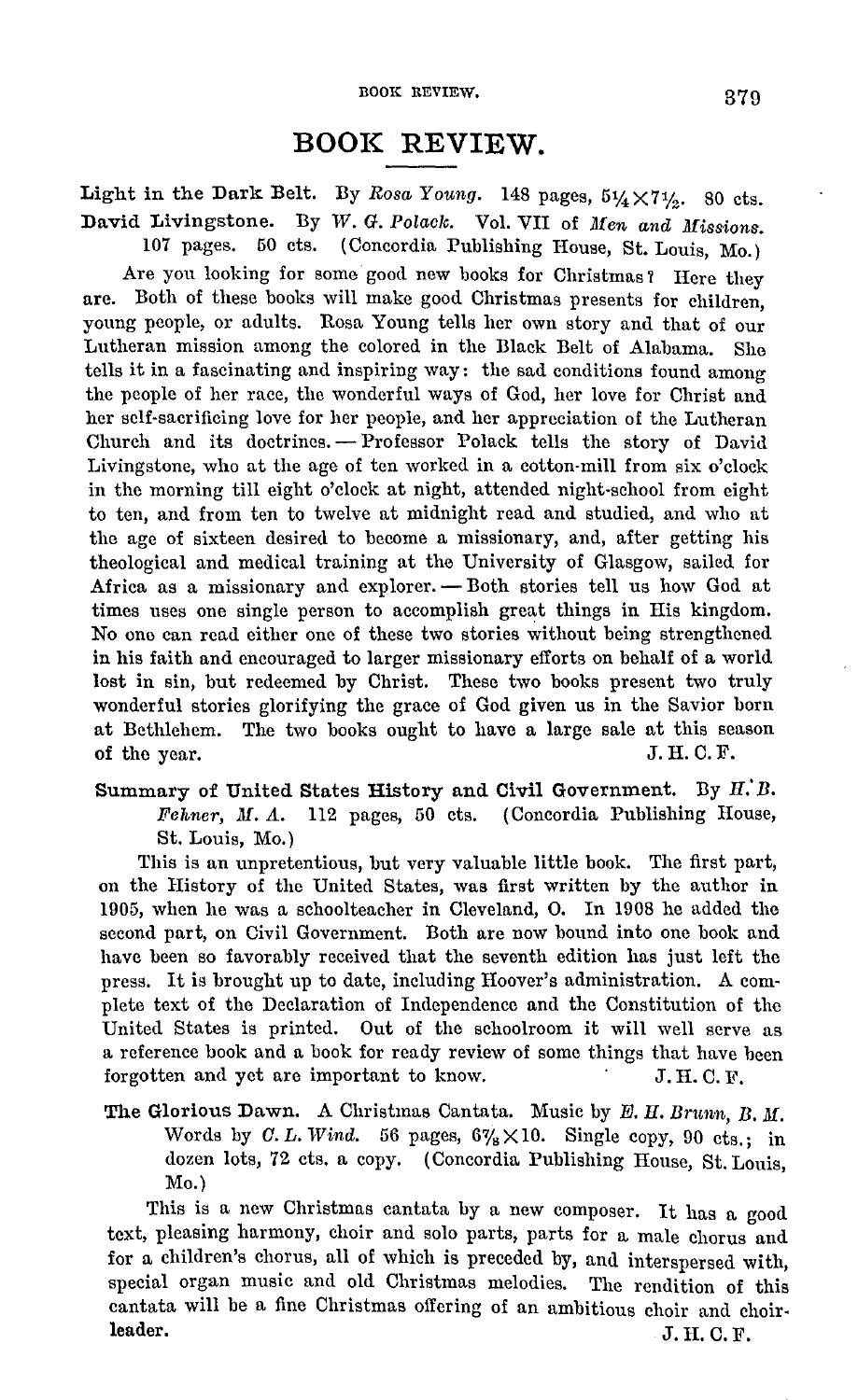Holy Night. Children's Christmas Service. Compiled by JI. *F. Bade* and 16 pages,  $4\frac{3}{4}\times7\frac{1}{4}$ . Per copy, 5 cts.; dozen, 50 cts.; 100, \$3.50. ( Concordia Publishing House, St. Louis, Mo.) As Christmas again approaches, pastors and teachers will look about for a new Christmas program which will guide the children in telling the same old Gospel of the Savior's birth. *Holy Night* is such a program, containing questions and anwcrs, recitations and songs, and at the very beginning of the program - we like this arrangement very much - an address by the pastor  $\overline{J}$ . H. C. F. address by the pastor.

## A Brief Survey of Scripture. By Frank E. Gaebelein, M. A., 456 Fourth Ave., New York City. 90 pages,  $5\times7\frac{1}{6}$ . 75 cts.

The author, who is head master of a private school for boys on Long Island and son of the well-known Fundamentalist writer and lecturer, proposes the thesis that the Bible structurally falls into five great natural divisions, or "Pentateuchs," and each of these again into five major groups. He believes that in this underlying structure there is proof for the divine origin of the Bible. A brief analysis of the various books is given, valuable even if one does not accept the author's major thesis. G.

Die Weltanschauung der Bibel. Von Karl Heim. Fuenfte Auflage. M. 2.40; bound, M. 3.50. (A. Deichertsche Verlagsbuchhandlung, Dr. Werner Scholl, Leipzig.)

Among the apologetic books that have appeared during the last ten years or so this is one of the most appealing. Written in a lucid, virile style, facing the issues with true frankness, the treatise can prove helpful in the present conflict with unbelief. But it requires discerning readers. Conservative Lutherans will see with regret that the author does not accept the verbal inspiration of the Scriptures and is willing to discount the Genesis narrative of creation and of the fall of man, distinguishing between the outward form of the account and its divine content. He furthermore criticizes the teaching of the *satisfactio vicaria,* holding that expressions describing Jesus as our Substitute and our Sacrifice are figurative and merely rest on analogies which must not be pressed. In his view we cannot go further than say: "Jesus has done for us what we could not do." His opposition to the old Lutheran teaching in the last analysis is due to unwillingness to accept the plain statements of Scripture. Every now and then a strong statement is found combating Pelagiauism, materialism, and atheism, respectively. A.

The System Bible Study. Being an Effort to Give the Most Complete, the Most Concise, and the Most Useful Book of Classified Bible Helps. By Many of the World's Greatest Bible Scholars. Revised and enlarged edition of 1927. (The System Bible Company, Chicago, III.)

It is reassuring to sec that in spite of the blatant opposition to the Holy Scriptures, so much in evidence these days, the holy Book itself continues to rule, and new editions of it and helps for its understanding arc constantly being issued. The book before us is intended, as the introduction says, to equip Bible students with Scriptural knowledge and Scriptural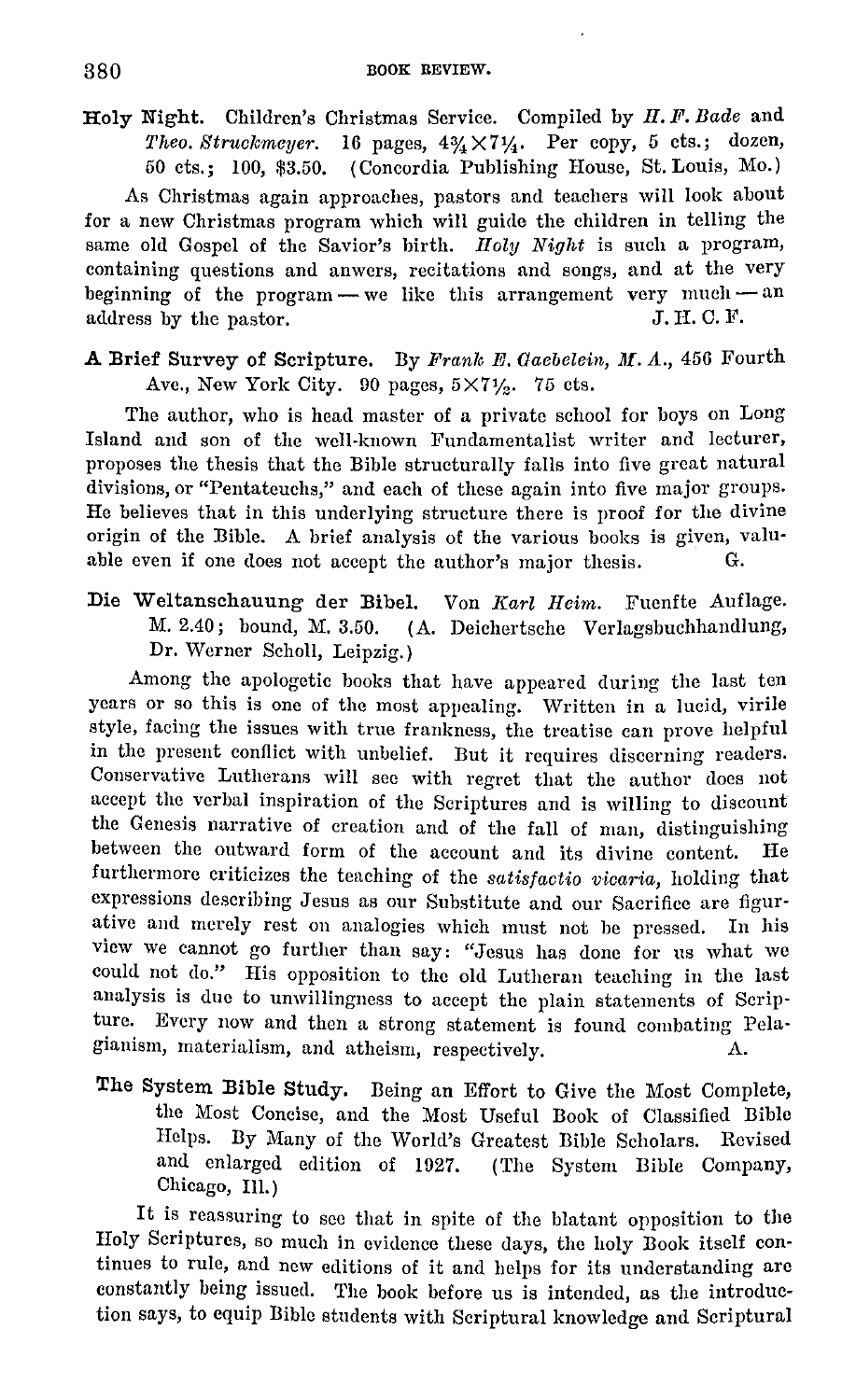power. It is not a Bible, but a book about the Bible. In various respects it is an excellent work. The binding is superb and the print good. Among the men that contributed to this volume arc some of America's foremost Bible scholars. We find among them Dr. Henry E. Jacobs of Mount Airy, Dr. J. A. Faulkner of Drew Theological Seminary, Dr. G. Campbell Morgan of England, and, representing the faculty of the Baptist Theological Seminary at Louisville, Ky., such well-known men as the late Dr. Mullins, Dr. Robertson, and the present president, Dr. Sampey. The book presents much historical information that is of great value to the Dible student. In fact, tho first section of the book may be called an abridged Dible dictionary. At the end of this section we have several good maps and recent photographs of Dible lands that are exceedingly worth while. The second section of the book has the heading "Classified Scriptures." It has grouped, for instance, the laws of the Dible, general prophecies and their fulfilment, prophecies concerning Jesus and their fulfilment, the four gospels paralleled (the Gospel harmony by A. T. Robertson), the interwoven gospels, or the fourin-one gospel, etc. Next follows a part containing these three subdivisions: "How to Study the Dible and How to Teach the Bible"; "The Story between tho Testaments"; "Differences between the Versions." Finally, there is a part of which the subdivisions are "Character-building and Moral Philosophy" and "An Index Covering Subjects throughout the Work."

To us the most useful sections seem to be the Bible dictionary (called) "Historical Digest"), the chronological charts, the recent photographs, and the harmony of the four gospels. Unfortunately the work is not without its defects. While the little article on the Lord's Supper correctly sets forth the Scripture doctrine, being written by Dr. Jacobs, the paragraph on Baptism plainly bears the Reformed stamp. We are told there that Baptism is "symbolic of regeneration"; that "it signifies the forgiveness of sin." 'fho great truth that it washes away sin is not brought out. In the "Historical Digest" the discussion of the various books of the Dible is not altogether free from Modernistic leaven. Concerning the first chapter of Genesis we read, for instance: "The fact that the creation of the sun is placed in the fourth day is proof that we do not have in this chapter a strictly scientific account of the events sketched; for no modern scientist would place the creation of the sun after that of the earth. While the scientist must admire much in this sketch of the creative process as anticipating some of the views of modern students of nature, he would not interpret the Hebrew story as a cold and scientifically accurate account of the order of events." On the authorship of the Book of Ecclesiastes we read: "Tho Book of Ecclesiastes was written by Solomon or by some one who impersonated Solomon and drew the lesson of his experience. Critical opinion is almost unanimous in placing the author very late among Old Testament writers; not earlier than 400 and probably as late as 200 B.C." Dr. Sampey, the writer of the above statements, apparently did not perceive that such remarks impugn the inerrancy of the Holy Scriptures. Parts of tho book rather deserve to be classified as sacred rhetoric than as Dible helps. This is true, for instance, of the section by G. Campbell Morgan on the subject: "How to Study and How to Teach the Bible." Here we first meet with preliminary considerations, classified thus: "A. As to the Dible, it is: 1) religious, 2) dual, 3) triple, 4) multiple, 5) unified. B. As to the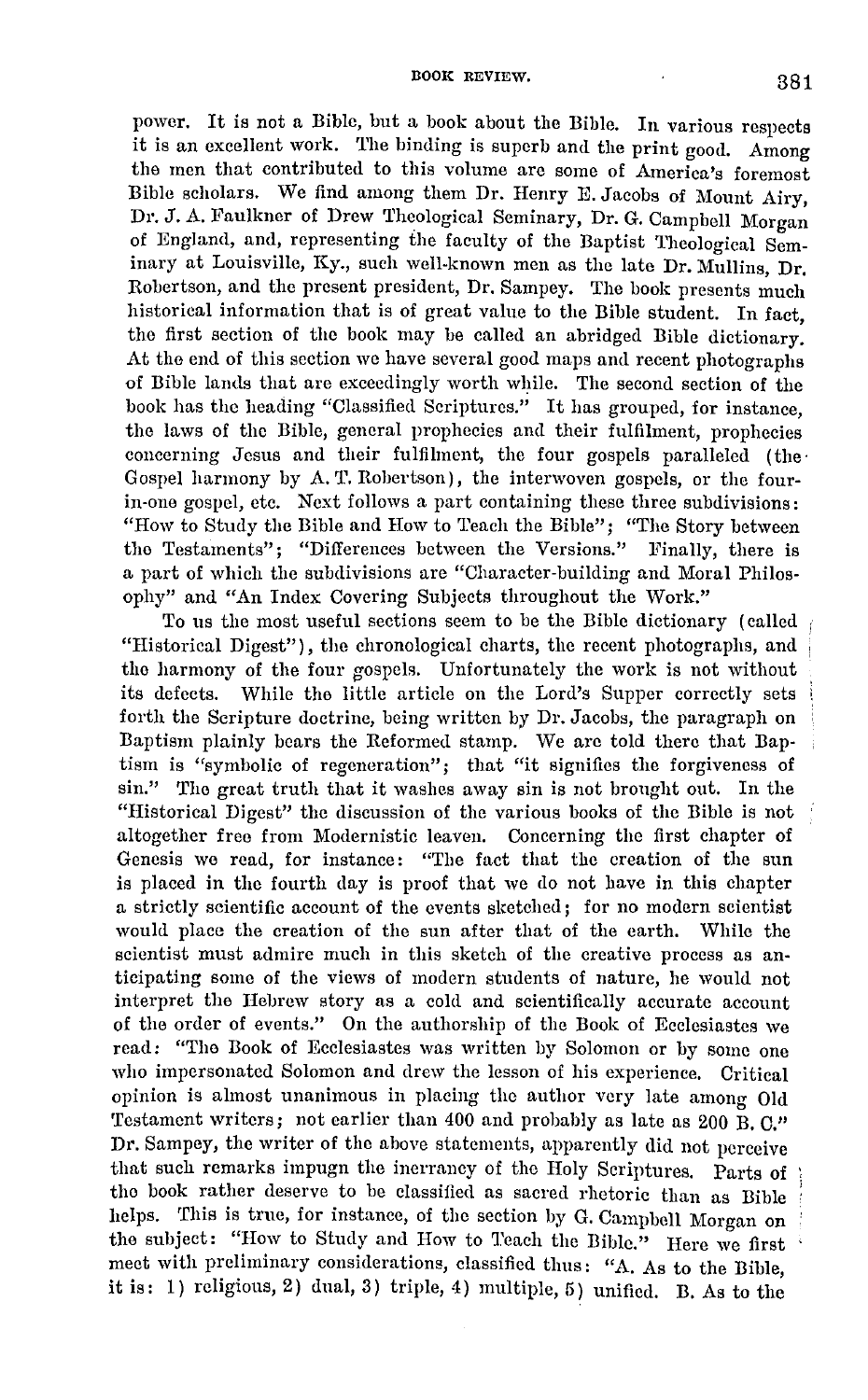#### 382 BOOK REVIEW.

study, it requires: 1) honesty, 2) reverence, 3) diligence, 4) system, 5) response." The elaboration of these points is interesting, but to our mind has no place in a book like the one under consideration, being rather sermonic in character. - In one other respect the Bible student who purchases this volume is quite certain to be disappointed. At times he will be looking in vain for information which he expects to find here. Perhaps he wishes to ascertain what Bible scholars on the basis of Scripture say about Satan. Consulting the index, he will find that the book contains no article under this title. Turning to the Scripture quotations, he will find a section having the superscription "Satan," and here, it is true, there are printed many important passages of the New Testament that treat of Satan, or tho devil; in another section he will find sayings of Satan; but that is all that is furnished him on this subject. Consulting the title "Devils," he will discover that very little information is submitted, and under the caption "Possessed with Devils," the "Historical Digest" even makes bold to say, without adding a word of correction: "It is thought by many that Jesus merely adopted the popular mode of speech in His age in speaking of demoniac possession and healed the unfortunate sufferers without sharing in the view commonly taken of their diseases." We see, then, that the book cannot receive our whole-hearted endorsement. Those who wish to use<br>it have to do so with great care lest they be led into error. A. it have to do so with great care lest they be led into error.

The Church in History. By Arthur Wilford Nagler, Associate Professor<br>of Church History in Garrett Biblical Institute 468 pages. \$3.00. of Church History in Garrett Biblical Institute. 468 pages. (The Abingdon Press, New York.)

This volume represents a novel departure from the ordinary way in which compendia of church history are written. It is divided into two parts. In the first part the author gives a survey of church history from its beginning to the present time, while in the second he offers a series of studies of different aspects of Christianity as seen in its historical development, as for example: the significant institutions of the Church, the special aspects of its life and thought, the manifold influence bearing upon it, and the moral and spiritual forces it set in motion. Church history, treated in this way, ceases to be a mere chronicle of events and becomes a living, vital thing, full of interest to the reader. Of course, this treatment has also its serious faults; it is liable to be subjective, one-sided, and incomplete, and the picture presented to the student may be blurred. Nevertheless, Professor Nagler's book has many merits. It is based upon profound and extensive study and offers much valuable material, including the present time - Ritschl, Troeltsch, and even Karl Barth. In many instances, however, the author's judgment is woefully wrong and the evidence of prejudice manifest. As a sample we may offer his opinion of the Formula of Concord, a book held in high esteem by all confessional Lutherans. Ho writes: "What might be called an expansion of this standard confession [the Augsburg Confession] is known as the Formula of Concord, published in 1580. Even in its shorter form, the Epitome, it contains a very profuse explanation in scholastic terminology of disputed points in theology, closing with a lengthy refutation of the heresies of the Anabaptists, tho Schwenkfeldians, the New Arians, and the anti-Trinitarians. The Augsburg Confession vibrates with life, but here we begin to enter the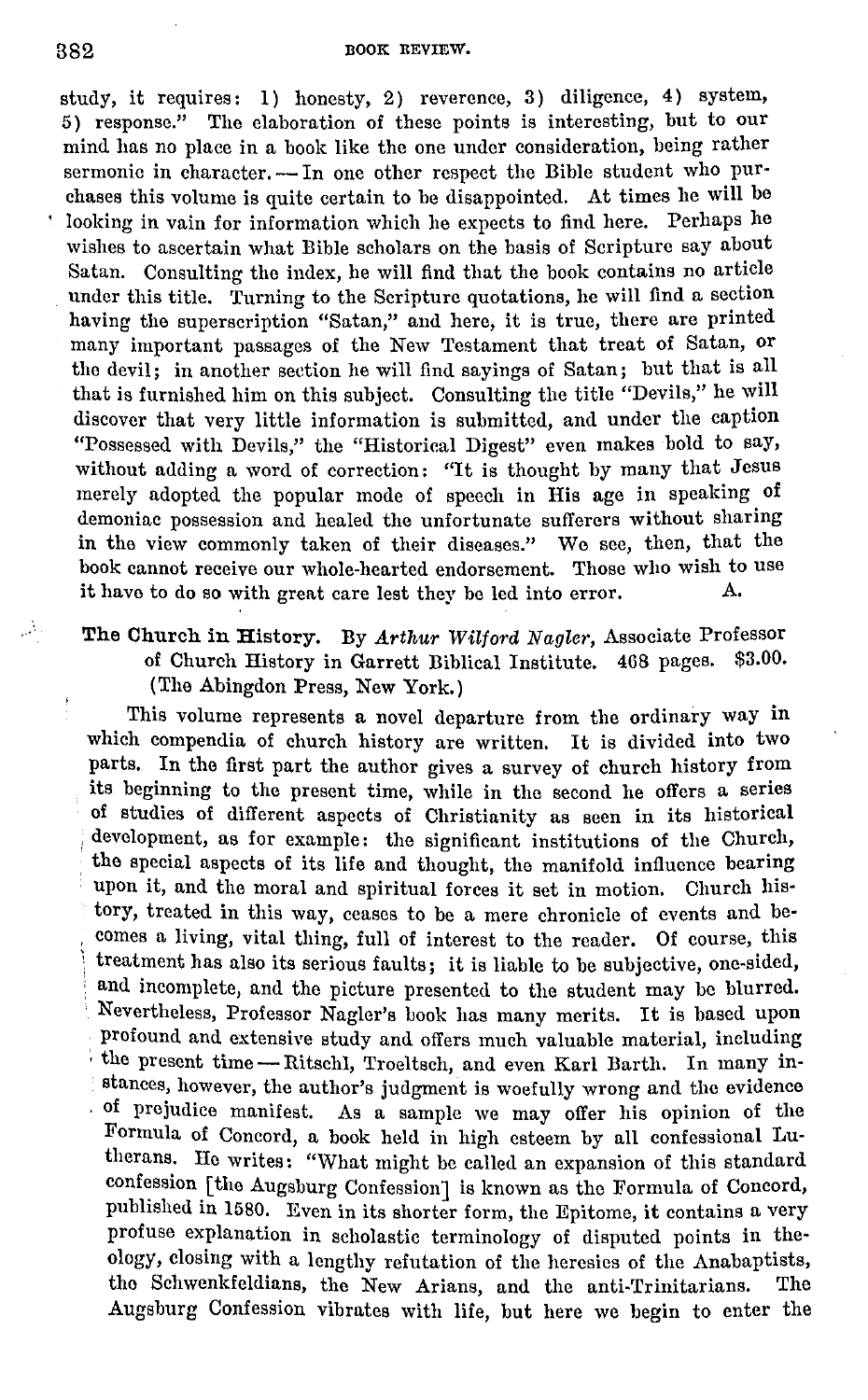#### BOOK REVIEW, 383

valley of doctrinal dry bones. The Confession is still a standard in practically all Lutheran churches; the Formula of Concord has sunk into deserved oblivion" (p. 350). Similar incorrect and harsh judgments may be traced to the author's evident repugnance to definite doctrinal and confessional statements. We regret that these blemishes mar the book, which in many respects is an excellent guide to the study of the history of the Christian Church. The bibliography appended shows that the author failed to study just those books which might have led him to a deeper appreciation of the great doctrines presented so well in the Formula of Concord. MUELLER.

## Church Profit-Making. Is It Right? Does It Pay? Dy *Frederick A. ,tgar.* 87 pages. \$1.00. (Fleming H. Revell Company.)

In the foreword the author says: "There is a right and proper way in which God's moneys may be produced; on the other hand, there are ways of providing money for church purposes that are injurious and essentially wrong. It is the purpose of this book to help church-members to distinguish between proper production and the providing of moneys by means and methods that are distinctly wrong." We pass this book on to our readers and urge especially those whose churches are raising moneys by such schemes as fairs, sales, and the like, to give the book a careful reading. In the final analysis, the question to be answered is: What, in the eyes of tho Lord, is *Christian giving?* The Lord has not left this question unanswered. The whole matter in reference to the support of the Church by God's children must be studied in the light of the Scriptures. While Mr. Agar's attitude over against the money-making schemes used by churches is right, we do miss the direct Scriptural reference in his dis-cussion.  $J. H. C. F.$ J. H. C. F.

## Enlisting Laymen. Facts and Methods for Churchmen Concerned with Raising Spiritual Production. By *Fredericlo A. Agar.* 79 pages,  $5\frac{1}{4} \times 7\%$ , \$1.00. (The Judson Press, Philadelphia.)

There are thought-provoking, inspiring, practical statements in this book. The purpose of the book is to persuade the entire membership of the local congregation to understand their privileges, opportunities, and responsibilities. The author points out that every Christian in the church has divine obligations, but that many are not making a real, sincere effort at fulfilling them. A few quotations from the book are herewith given: "Half of the members of the average church are neglected and allowed to drift without love and consequently without real care. In part this is tho result of indifference, and in part it is the result of fear; but both the indifference and the fear find their cause in a failure to love one another." "The average local church falters as it comes to dealing with its members, and despite the wealth of Scriptural teaching and the real ability of the people to give some money, it can still be said that at least half the members fail to contribute anything for any purpose within the life of the church." "In the New Testament there are found some seventy-seven passages of Scripture that refer to the disciplining of church-members." "In spiritual affairs machinery must never take the place of personal ministries. A lot of love and personal work with just a little machinery is the